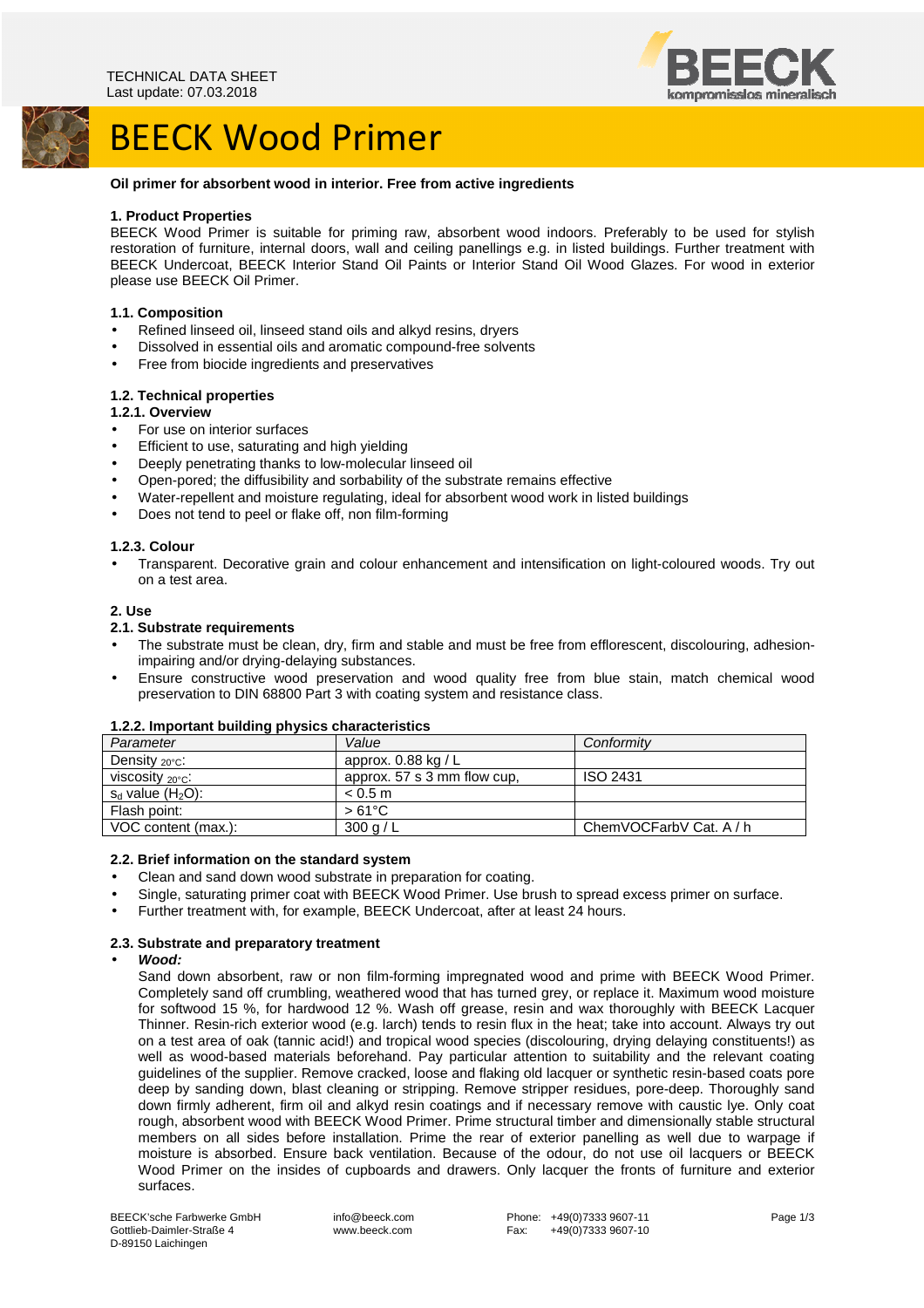

# BEECK Wood Primer

- **Unsuitable substrates** are wood exposed to the weather, mechanically stressed and wood in contact with the soil. Note constructive and possible chemical wood preservation according to DIN 68800 Part 3. Try out on a test area of tropical woods, oak and wood-based materials.
- **Defective substrates** require a differentiated approach, examine and try out on a test area first.

## **2.4. Application instructions**

#### **2.4.1. General information**

Check substrate suitability as required (see 2.1 and 2.3). Pay particular attention to the absorbency, strength and texture of the respective substrate. Try out on a test area before using on high quality and critical surfaces. Ensure that the product is used by qualified persons only.

- Carefully cover surfaces which are not to be treated especially glass, window sills, expansion joints, lacquer, plastics and hardware – and protect them from splashes.
- Shake up canister before use.
- Provide personal protective equipment.
- Do not use in wet conditions, or on hot surfaces.
- Minimum application temperature: +16°C
- Ensure sufficient ventilation and heat (room ambient temperature) for drying.
- Drying time per coat: in normal climate is ready to coat over after at least 24 hours. Only coat over dried primers. Tack-free in normal climate after several days, avoid excessive coat thicknesses and gluing up/clogging, e.g. in door rebate. Handle fresh coatings carefully.

## **2.4.2. Application**

In the system: BEECK Wood Primer is sold ready to use and is applied unthinned by brushing, spraying, flow coating or immersing.

- Saturate the wood well, after around 20 minutes carefully use a brush to spread excess coating on the surface. Also brush out well on rough and cracked wood.
- Excess surface material must also be carefully removed from horizontal surfaces and pockets with a brush and / or compressed air if using spray methods, immersion or flow coating. Do not allow any "lakes", surplus material or runs and sags to dry on. A sample application is advisable.
- Note the risk of auto-ignition in extractor filter mats in case of oily overspray.
- Carefully sand down shiny patches after drying; they cause adhesion imperfections and drying delays.
- Before applying the following coating sand the surface until finely matt (grit size approx. 240), especially on swellable and rough wood and in case of dust inclusion and glossy excess surface material.

#### **3. Application Rate and Container Sizes**

The application rate, i.e. the quantity required for planed softwood is approx. 0.08 L BEECK Wood Primer per m². Determine additional application rate on rough-sawn wood or wood-based materials by trying out on a sample area.

Container sizes: 0.25 L / 1 L / 3 L / 10 L / 30 L

#### **4. Cleaning**

Use BEECK Lacquer Thinner to thoroughly clean equipment, tools and soiled clothing immediately after use.

#### **5. Storage**

Stored in original container, tightly closed, can be kept for at least 24 months. Close opened containers airtight. Never pour into solvent-swellable containers.

#### **6. Hazard notes, safety instructions and disposal**

Comply with the EC Safety Data Sheet. Safety data sheet available on request.

May cause sensitisation of susceptible persons. Contains Orange oil. May produce an allergic reaction. Cleaning cloths, paper or other materials that are used for absorption can become a potential fire hazard. Collect and safely dispose in closed, non-flammable containers after use.

**Hazard statements:** Harmful to aquatic life with long lasting effects.

**Precautionary statements:** Keep out of reach of children. Do not get in eyes, on skin, or on clothing. Avoid release to the environment. Disposal in accordance with the official regulations. Waste disposal number: 080112